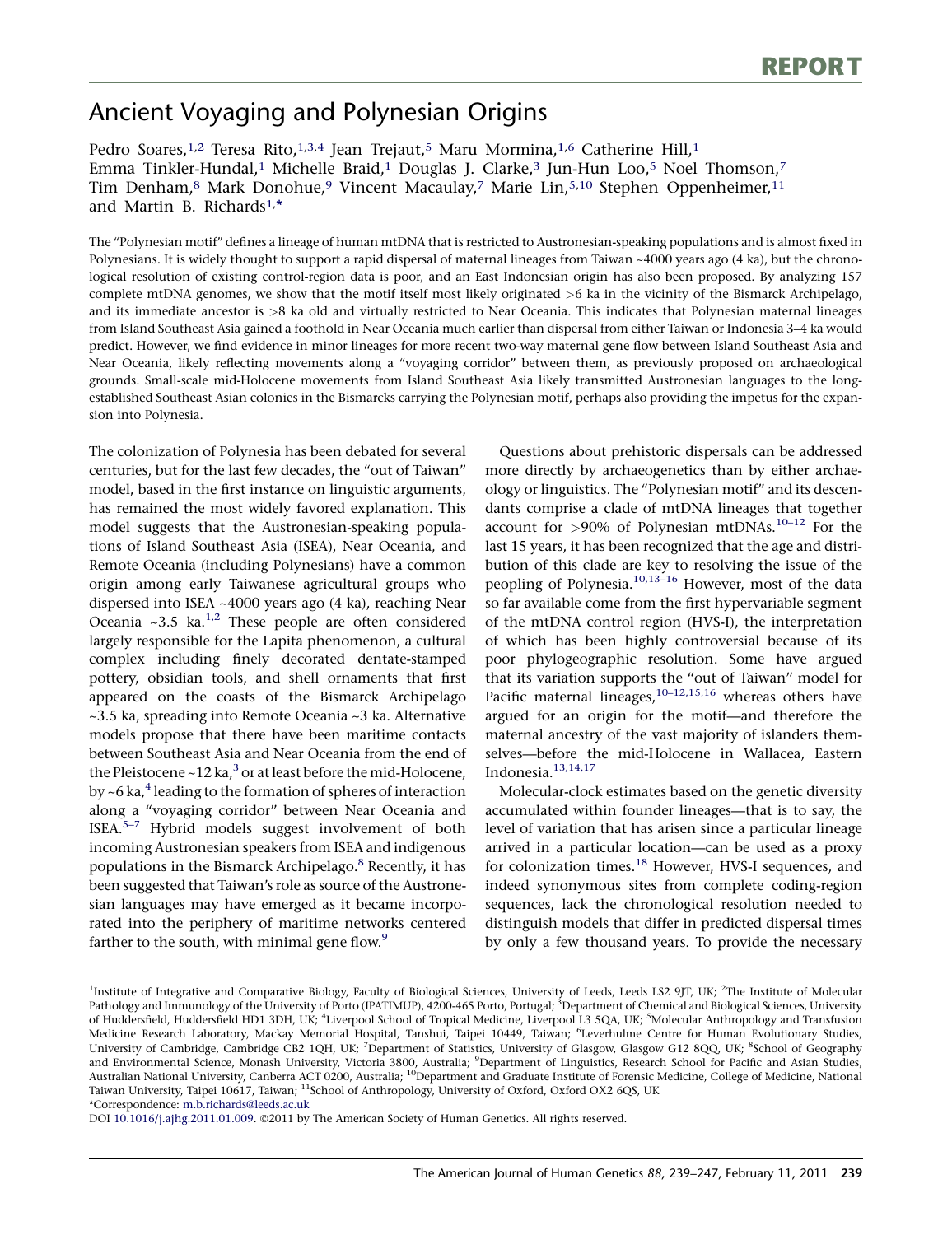precision, we calibrated the mutation rate for the entire mtDNA genome, and to be confident of the accuracy of the clock, we also corrected for the effects of purifying selection. $19$  We then applied the improved clock, with both the simple unbiased  $\rho$  statistic and maximum likelihood (ML), to the analysis of 157 complete mtDNA genomes (81 new to this study; see [Table S1](#page-6-0) available online) belonging to haplogroup B4 from mainland East and Southeast Asians, aboriginal Taiwanese, Island Southeast Asians, and Near and Remote Oceanians (as well as two Native Americans). For our purposes, ISEA includes the Philippines, Indonesia, and Malaysian Borneo; Near Oceania (the western Pacific) includes New Guinea, the Bismarck Archipelago, Bougainville, and the Solomon Islands; and Remote Oceania includes Island Melanesia southeast of the Solomons (including Vanuatu and Fiji), Polynesia, and Micronesia (Figure 1).

DNA sequencing at the University of Leeds used an ABI 16-capillary 3130XL DNA Analyzer and the protocol of Torroni et al.,<sup>[20](#page-7-0)</sup> and DNA sequencing at Taipei used an ABI 48-capillary 3730/3730X DNA Analyzer. The work was approved by the University of Leeds, Faculty of Biological Sciences Ethics Committee and the Human Experiment Committee of the Mackay Memorial Hospital in Taipei, and the samples were collected with the appropriate informed consent of the subjects. We generated 16 of the 81 new mtDNA genomes by denaturing high-performance liquid chromatography (dHPLC) and hybridization with a previously sequenced root-type B4a1a1a sequence; $^{21}$  $^{21}$  $^{21}$  heteroduplexes indicated differences from the root type. We ran the samples on an automated 3500HT Wave (Transgenomic) dHPLC instrument and analyzed the results with the Navigator software. We sequenced all samples with elution profiles that differed from the standard fragment and the two most different samples in the scattergraph of the Navigator software for each temperature in each fragment in order to check for undetected mutations in the dHPLC analysis. As additional checks, we also sequenced random fragments from each sample and completely sequenced four samples. We detected no extra mutations in any fragments presenting standard elution profiles.

We carried out the phylogenetic analysis via the reducedmedian algorith $m^{22}$  $m^{22}$  $m^{22}$  with the Network 4.5 software with a total of 164 sequences ([Figure S1](#page-6-0)). These included all of the available B4a sequences (34–157 in [Table S1](#page-6-0)), additional sequences representing the overall structure of the B4 tree (1–33 in [Table S1\)](#page-6-0), and seven sequences to root the B4 network and represent the roots of haplogroups B, R, and N (unnumbered sequences in [Table S1](#page-6-0)).

To provide the maximum possible detail about the phylogeography of the lineages, we also analyzed 4793 HVS-I sequences, including published sequences from Taiwan,<sup>17,23,24</sup> the Philippines,<sup>[17,25,26](#page-7-0)</sup> the rest of ISEA, $17,26-28$  the north coast of New Guinea, $29$  Karkar Island, $30$  the Papua New Guinea highlands, $31$  the south coast of New Guinea,  $32$  the Bismarck Archipelago,  $33$ 



Figure 1. Map Showing China, Taiwan, MSEA, ISEA, Near Oceania, and Remote Oceania

Sampling locations and sample sizes for HVS-I sequences used in the Surfer analyses are indicated. MSEA denotes Mainland Southeast Asia; ISEA denotes Island Southeast Asia.

Bougainville,  $33$  the Solomon Islands,  $33$  Vanuatu,  $34$ Tonga, $32$  Samoa, $35$  and Madagascar.  $36$  All previously unpublished B4 data are shown in [Table S2](#page-6-0) and Figure 1, along with sample size and location information. Some of the data did not include the full stretch of HVS-I that we used in the analysis (positions 16051–16400), but the available stretches included >90% of the variation, and their inclusion greatly strengthened the analysis because of their key locations.

We tested all of the unclassified B4a samples in the Leeds laboratory at positions 6719, 10238, 12239, and 15745, defining haplogroup B4a1a by direct sequencing. Position 6719 was determined by restriction analysis in Taipei by using the enzyme NalIII, whereas position 10238 was determined by direct sequencing. Almost all of the samples fell into B4a1a ([Figure S1](#page-6-0)), the offshore clade identified by Trejaut et al.<sup>[23](#page-7-0)</sup>

The published HVS-I sequences, except for the Philippine data of Tabbada et al.,  $25$  had not been tested for any marker for B4a1a, but we can safely assume that the great majority of B4a\* (that is, excluding B4a1a1) lineages in ISEA and Taiwanese Austronesian-speaking aboriginals belong to B4a1a. With the exception of B4a2, which can be identified from its HVS-I motif, all of the B4a samples we tested from aboriginal Taiwanese Austronesian-speakers, and >93% of the ISEA samples analyzed, belonged to this clade.

All of the available samples in the Leeds laboratory, and most of those in Taipei, were also tested by sequencing for the transition at position 14022 that defines B4a1a1 ([Table](#page-6-0) [S2](#page-6-0)). All of the B4a1a\* samples (with transitions at HVS-I positions 16189, 16217, and 16261) tested from the north coast of New Guinea (except for one [[Table S2](#page-6-0)], plus a published B4a1a1\* sequence from the Trobriand Islands), the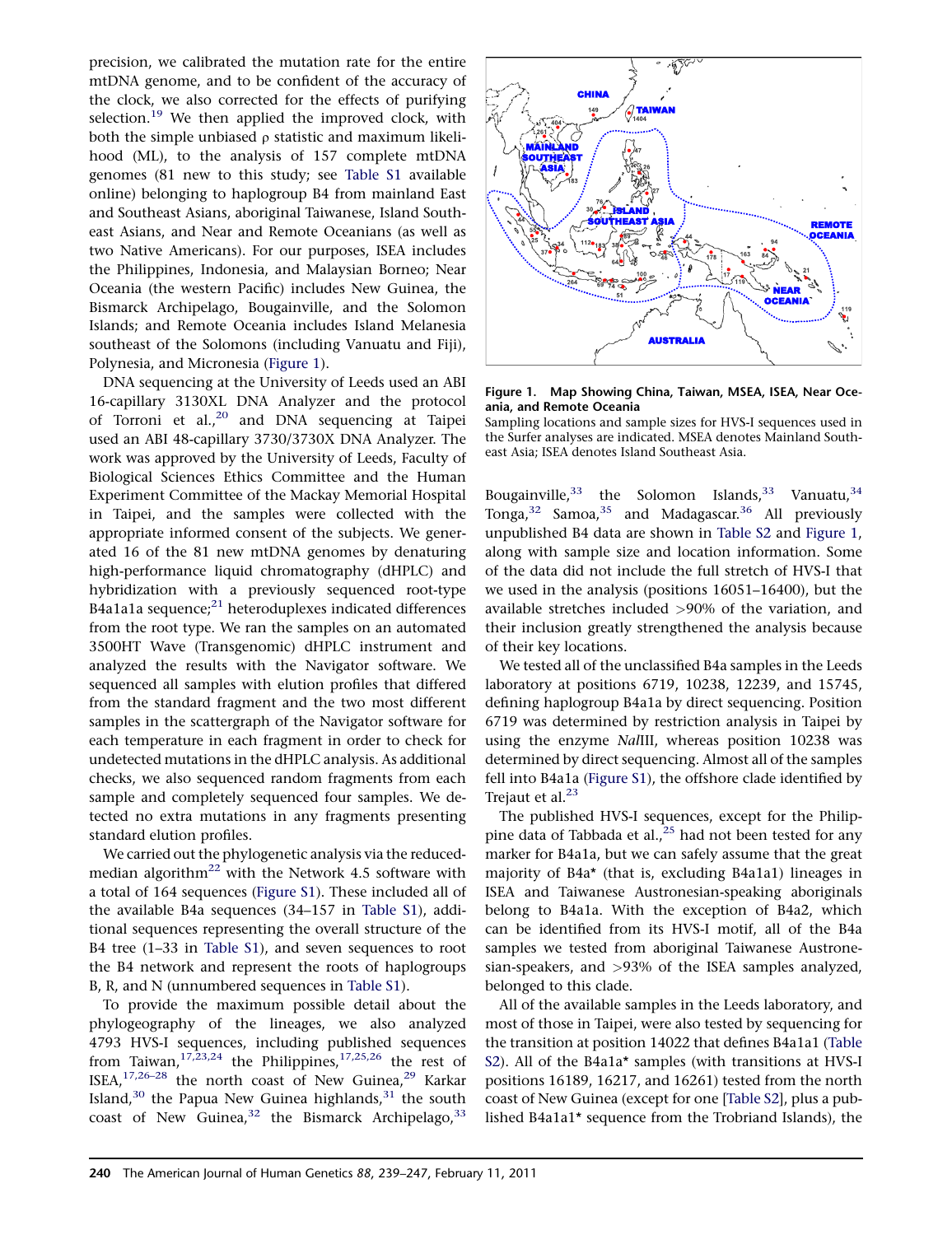<span id="page-2-0"></span>south coast of New Guinea, and the Bismarck Archipelago were from B4a1a1. One sample in ISEA (from Ujung Pandang) was from B4a1a1\* [\(Table S2](#page-6-0)), and two from the Philippines (one from Mindanao and one from an undeter-mined location) have also been detected.<sup>[25](#page-7-0)</sup> For variation within New Guinea and the Pacific in published data (not tested for 14022), we assumed that the samples belong mainly to the B4a1a1 clade, because 98.6% of the samples that we tested were from this clade.

We estimated clade ages for both complete genomes and  $HVS-I^{19}$  $HVS-I^{19}$  $HVS-I^{19}$  and analyzed different data sets independently in order to explore different geographical aspects of the diversity in the B4a1a tree. We excluded Remote Pacific sequences from clade age estimates because they have undergone severe founder effects and redispersals (although they were used to calculate founder ages for the locations concerned). For ML analyses, four different trees were used, including the same set of deeper lineages, but differing in the B4a1a data included: tree 1 included all the available B4a1a complete mtDNAs from Taiwan, ISEA, and Near Oceania, tree 2 included only the B4a1a data set from Taiwan, tree 3 included only the B4a1a data set from ISEA, and tree 4 included only the B4a1a1 data set from the Bismarck Archipelago. The sequences used in each tree are shown in [Table S1](#page-6-0).

We carried out founder analysis to estimate settlement times as we previously did, using the  $f1$  criterion to identify founder sequence types by screening out likely back-migra-tion and back-mutation.<sup>[18,37,38](#page-7-0)</sup> Founder age estimates use only the  $\rho$  statistic because no way yet exists of employing ML for this purpose. Cross-comparison of age estimates via both approaches (e.g., Table 1) shows that they give comparable results, albeit with wider confidence intervals for  $\rho$ .

We calculated haplotype diversity as before<sup>[17](#page-7-0)</sup> and calculated the mean number of pairwise differences  $(\pi)$  and the  $\rho$  statistic with Network 4.5. We also used  $\rho$ , usually presented as a measure of time depth, as a diversity index for different geographic regions. Note that the associated age estimates in these cases do not correspond to the time of arrival of the clade into each geographic region, because in most cases diversity is carried over from the source to the sink and must be excluded from any age estimates, as is done systematically in a founder analysis. Thus, in the founder analyses, a founder age, corresponding to a  $\rho$  value that excludes any diversity present in the hypothetical source population or populations, was used to approximate the arrival time of a clade in a geographic region. There is one particular case, however, in which the raw age estimate calculated from the diversity of a clade is meaningful in terms of time depth: this is the case for the region in which the clade first arose. In this case, the time to the most recent common ancestor also estimates the time in which it has been evolving within that region.

The Polynesian motif defines a recent, geographically restricted subclade, B4a1a1a, of haplogroup B4 [\(Figure 2](#page-3-0); for more detail, see [Figure S1](#page-6-0)). Haplogroup B4 itself arose

#### Table 1. Age Estimates for B4a1a1 and B4a1a1a

| B4a1a1                   |                |                      |                        |
|--------------------------|----------------|----------------------|------------------------|
| Maximum                  | 6000           | 8400                 | 6800                   |
| likelihood               | (3400; 8650)   | (4850; 12,050)       | (4950; 8700)           |
| Complete                 | 5650           | 9300                 | 7900                   |
| genome clock, p          | (1050; 10,400) | (3600; 15,200)       | (3450; 12,450)         |
| Synonymous, ρ            | 4300           | 8550                 | 6500                   |
|                          | (850; 7750)    | (1500; 15,600)       | (2000; 11,000)         |
| Control region, $\rho^a$ | 0(0)           | 12250<br>(0; 25,650) | 9300<br>(2250; 16,350) |
| B4a1a1a                  |                |                      |                        |
| Maximum                  | 4000           | 6650                 | 5300                   |
| likelihood               | (2000; 6000)   | (4500; 8850)         | (4050; 6600)           |
| Complete                 | 3900           | 6950                 | 5850                   |
| genome clock, ρ          | (1950; 5850)   | (3600; 10,400)       | (3850; 7800)           |
| Synonymous, ρ            | 4750           | 9050                 | 7150                   |
|                          | (950; 8500)    | (800; 17,350)        | (1750; 12,550)         |
| Control region, $\rho$   | 3450           | 12.000               | 7700                   |
|                          | (250; 6600)    | (5350; 18,650)       | (4300; 11,100)         |

B4a1a1 and B4a1a1a are defined by the ''pre-motif'' and the Polynesian motif, respectively. Estimates with associated 95% confidence limits are shown for Indonesia, the Bismarck Archipelago, and the overall data set via maximum likelihood (complete genomes) and  $\rho$  for three different molecular clocks, two of them with independent sources of variation (control region and synonymous clocks).

Corresponds to paragroup B4a1a1\*.

~44 ka, most likely on the East Asian or Southeast Asian mainland, where it is dispersed especially around the coastal regions from Vietnam to Japan. It subdivided ~35 ka into three main subclades: B4a, B4b'd, and B4c (with a subclade of B4b, B2, found uniquely in Native Americans and dating to ~15 ka<sup>[19](#page-7-0)</sup>). Subclades B4a and B4a1 are also likely to have arisen on the mainland, ~24 ka and ~20 ka, respectively, but B4a1a is restricted to offshore populations in Taiwan, ISEA, and the Pacific ([Figure 3](#page-3-0)A).<sup>[15,23](#page-7-0)</sup> Its distribution and age of 8–12 ka ([Figure 4](#page-4-0); [Table S3](#page-6-0)) suggest that people carrying B4a1a may have been separated from the Asian mainland by the sea-level rises that accompanied global warming at the end of the Pleistocene.<sup>[39](#page-7-0)</sup> The long stalk from B4a1a to its ancestral B4a1 node ~20 ka suggests extensive genetic drift during this period; this pattern of long late-Pleistocene branches followed by Holocene starbursts is also seen in haplogroup E, which has a similar distribution.<sup>[38](#page-7-0)</sup> Although an early Holocene dispersal from Taiwan to ISEA is possible, $23$  diversity indices [\(Table S4](#page-6-0)) suggest that the presence of B4a1a in Taiwan more likely represents a dispersal event from ISEA, which a founder analysis would date to ~6.3 ka [\(Table S5](#page-6-0)), again mirroring haplogroup E. Dispersal from ISEA to Taiwan has also recently been indicated by large-scale genome-wide SNP analysis.<sup>[40](#page-7-0)</sup>

B4a1a1, the clade defined by the ''pre-motif'' transition at position  $14022<sup>23</sup>$  $14022<sup>23</sup>$  $14022<sup>23</sup>$  is the immediate ancestor of the subclade carrying the Polynesian motif. It is absent from Taiwan and found primarily in Near Oceania, with a strong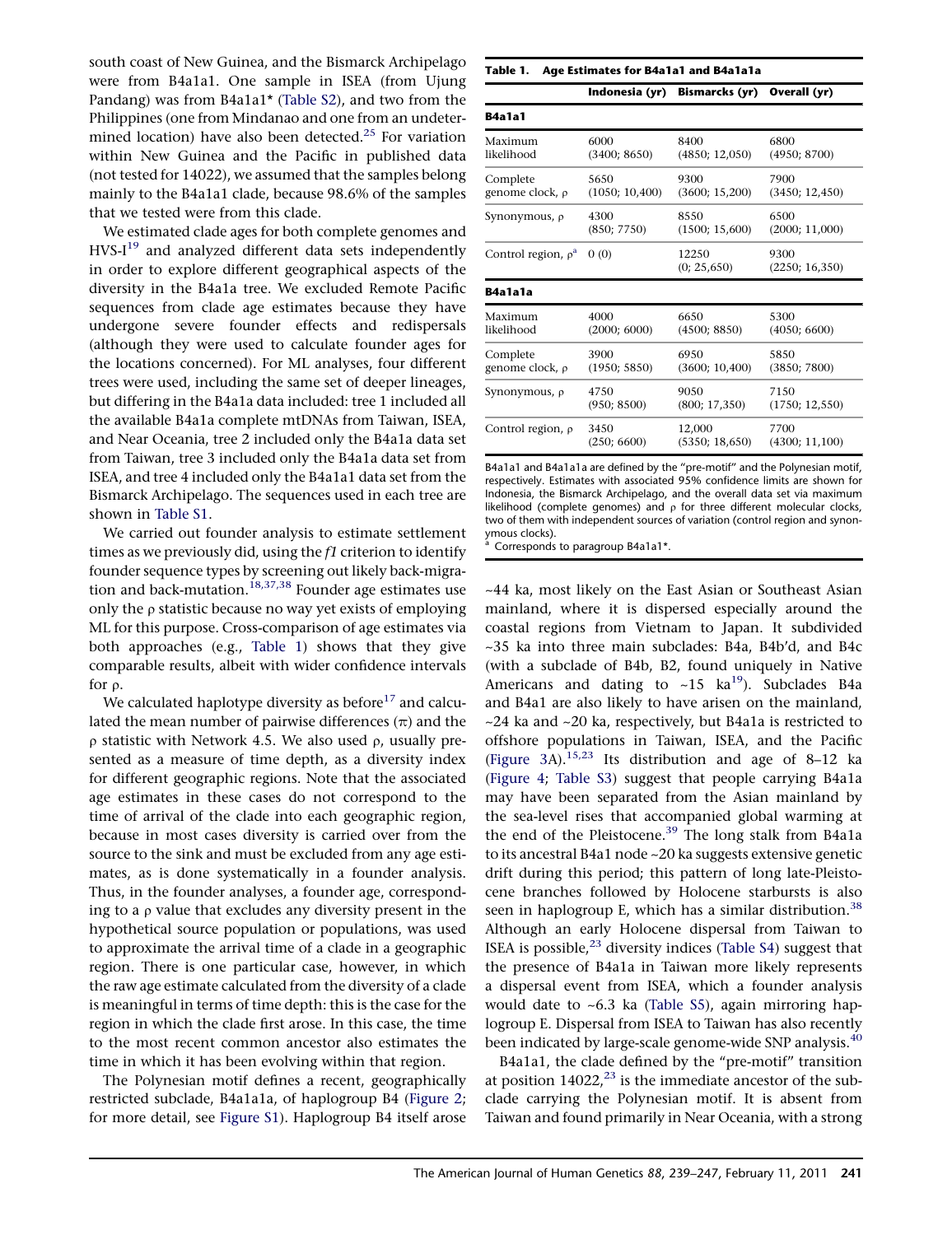



<span id="page-3-0"></span>

Figure 2. Chronology of Human mtDNA Haplogroup B4, with a Focus on the Austronesian-Specific B4a1a Clade Branch lengths were estimated via maximum likelihood (ML) and

a time-dependent molecular clock obtained from four ML trees, with data from different regions within B4a1a (overall data, Taiwan, ISEA, and Bismarck Archipelago only). ISEA denotes Island Southeast Asia; PM denotes Polynesian motif.

geographical focus on the Bismarck Archipelago (Figure 3B). It is also most diverse in the Bismarcks ([Table](#page-2-0) [1](#page-2-0) and [Table S6\)](#page-6-0), and although the overall age is estimated at ~6.8 (95% confidence interval [CI]: 4.9, 8.7) ka, this rises to ~8.4 (95% CI: 4.9, 12.1) ka with data only from the Bismarcks region, whereas the age estimates for Indonesia are consistently lower than those for the Bismarcks. Thus, B4a1a1 most likely either arose from a B4a1a ancestor within the Bismarcks or arrived there from further west in the early Holocene, much earlier than the appearance of Lapita and the putative arrival of Austronesian languages (3.5 ka at most).

This interpretation differs from that of Tabbada et al.,<sup>[25](#page-7-0)</sup> but their analysis relies upon only two B4a1a1\* paragroup sequences (i.e., B4a1a1 lineages excluding B4a1a1a) identified in the Philippines (one of which is from an unprovenanced sample), which our analysis suggests are most likely recent migrants from farther south. B4a1a1 occurs at <0.5% in the existing Philippine data.

B4a1a1a, the clade defined by the Polynesian motif, arose because of a transition at the control-region position 16247.<sup>[11](#page-6-0)</sup> It is the most frequent subclade within B4a1a and approaches fixation in Remote Oceania. Its distribution (Figure 3C) radiates dramatically eastward from the Bismarcks, with subsequent minor reverse flow westward





(C) Haplogroup B4a1a1a (defined by the Polynesian motif).

into Wallacea<sup>[25](#page-7-0)</sup> (and ultimately into Madagascar<sup>[36](#page-7-0)</sup>). In contrast to its ancestral cluster (the premotif B4a1a1\*), B4a1a1a has been seen at moderate frequencies in Indonesia, to the east of Wallace's line. However the virtual absence of B4a1a1\* in Indonesia makes the motif's origin in Wallacea very unlikely, contrary to our earlier suggestion that assumed a simple west-to-east progression. $^{13}$  $^{13}$  $^{13}$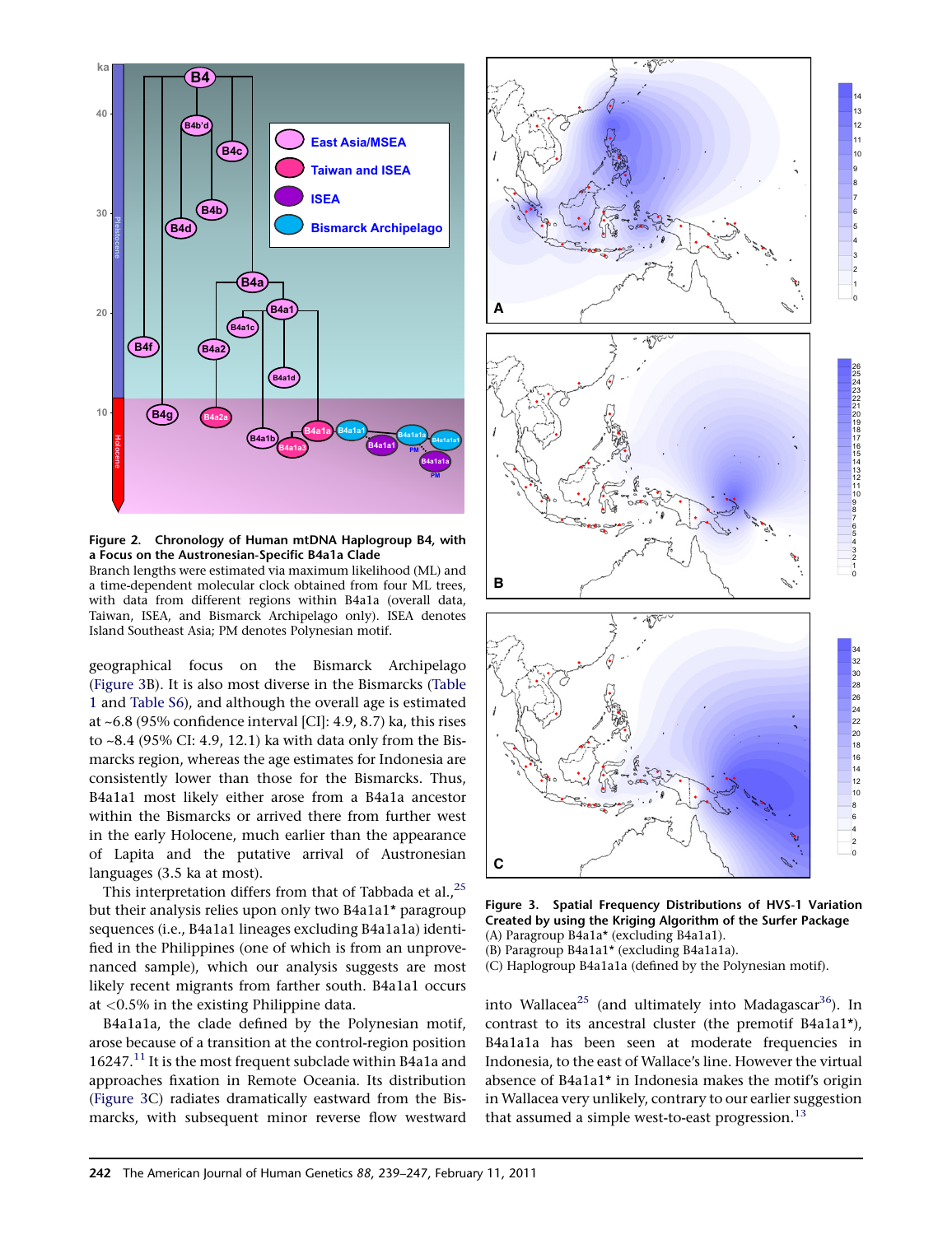<span id="page-4-0"></span>

In fact, as for B4a1a1\*, the geographic region of highest control-region diversity is the Bismarck Archipelago, decreasing with distance both west and east [\(Table S7\)](#page-6-0). The diversity in Indonesia is markedly lower than in the Bismarcks, and—except for the high variation in the nearby Bougainville Island—it is substantially lower everywhere else that the clade is found, whatever the diversity measure employed. Furthermore, the lower bound of the HVS-I age estimate with the Bismarck data alone is 5.4 ka, clearly excluding the ~4 ka timing of the putative "out of Taiwan" dispersal through ISEA and the arrival in the Bismarck Archipelago at 3.5 ka. The lower bounds of the age estimates obtained from the overall data set (and overall Near Oceania) also exclude these ages ([Table S7\)](#page-6-0).

The overall age estimated for the motif from complete mtDNAs is 5.3 (95% CI: 4.1, 6.6) ka. However, taking the value for the Bismarck Archipelago alone as the best estimate for the age of the clade (because, if it represents its place of origin, it should be least susceptible to subsequent founder effects), the motif is most likely at least 6.5 ka old ([Table 1](#page-2-0)). The lower bounds of the 95% confidence limits for both estimates clearly exclude the Lapita horizon of ~3.5 ka. Considering the age estimates from HVS-I on the north coast of New Guinea (~5.4 ka) and ISEA (~3.5 ka)

#### Figure 4. B4a1a Age Estimates and Putative Prehistoric Processes

Overlapping ranges of the 95% confidence intervals of the different age estimates within B4a1a and estimated times of several hypothetical events in archaeology and paleoclimatology are indicated. Details of age estimates within the B4a1a clade are presented in [Table 1](#page-2-0) and [Tables S3 and S8](#page-6-0).

and the age estimates in Indonesia from complete mtDNA genomes (ranging from 3.9 to 4.8 ka; [Table 1](#page-2-0)), it is possible that the clade dispersed west from the Bismarcks into ISEA as early as 4–5 ka.

A pre-Lapita origin in the Bismarcks is also supported by a further major subclade, B4a1a1a1, nested within the motif clade, defined by a transition at position 6905 [\(Figure S1\)](#page-6-0), dating to 6.8 (95% CI: 3.7, 9.8) ka via complete mtDNAs. It was carried into Remote Oceania but has not been detected in Indonesian West Papua and has been observed in only one sample from the north coast of Papua New Guinea. Most likely, the clade arose after the main redispersal of the Polynesian motif to the west or, at least, was present at a lower frequency at that time and was therefore not carried by the dispersal into ISEA.

A complete mtDNA founder estimate for the dispersal into Remote Oceania, with the f1 criterion<sup>[18](#page-7-0)</sup> and based on 12 B4a1a1a lineages sampled from Vanuatu, is 3.5 (95% CI: 1.2,

5.8) ka [\(Table S8](#page-6-0)). Although imprecise, the point estimate is strikingly close to the likely Lapita founder age of 3.1– 3.3  $ka<sup>41</sup>$  $ka<sup>41</sup>$  $ka<sup>41</sup>$  (based on radiocarbon, and uncontroversial for Remote Oceania because this was the first settlement), corroborating the mutation rate used here. For Polynesia, the only usable data sets for cross-checking are of HVS-I variation. There is reasonable agreement that Western Polynesia was colonized about 2.9 ka, $42$  and the HVS-I point estimate is 2.95 ka ([Table S8\)](#page-6-0). The founder age in Madagascar from ISEA is 1.9 (95% CI: 0, 4.2) ka via HVS-I data. Although the independent variation in Madagascar is small and the confidence interval wide, the point estimate correlates rather well with the earliest human presence in Madagascar, assumed to be due to the arrival of Austronesian-speaking people from ISEA, without discriminating alternative models that differ by about 1000 years or so.<sup>43</sup>

Given that the Polynesian motif and its predecessors evidently represent an earlier expansion, we then addressed the question of whether other mtDNAs from ISEA might track the presumed spread of Austronesian languages into Near Oceania at the time of Lapita. We checked for the presence of other lineages within the hypothetical sphere of interaction<sup>[5](#page-6-0)</sup> in which B4a1a1<sup>\*</sup>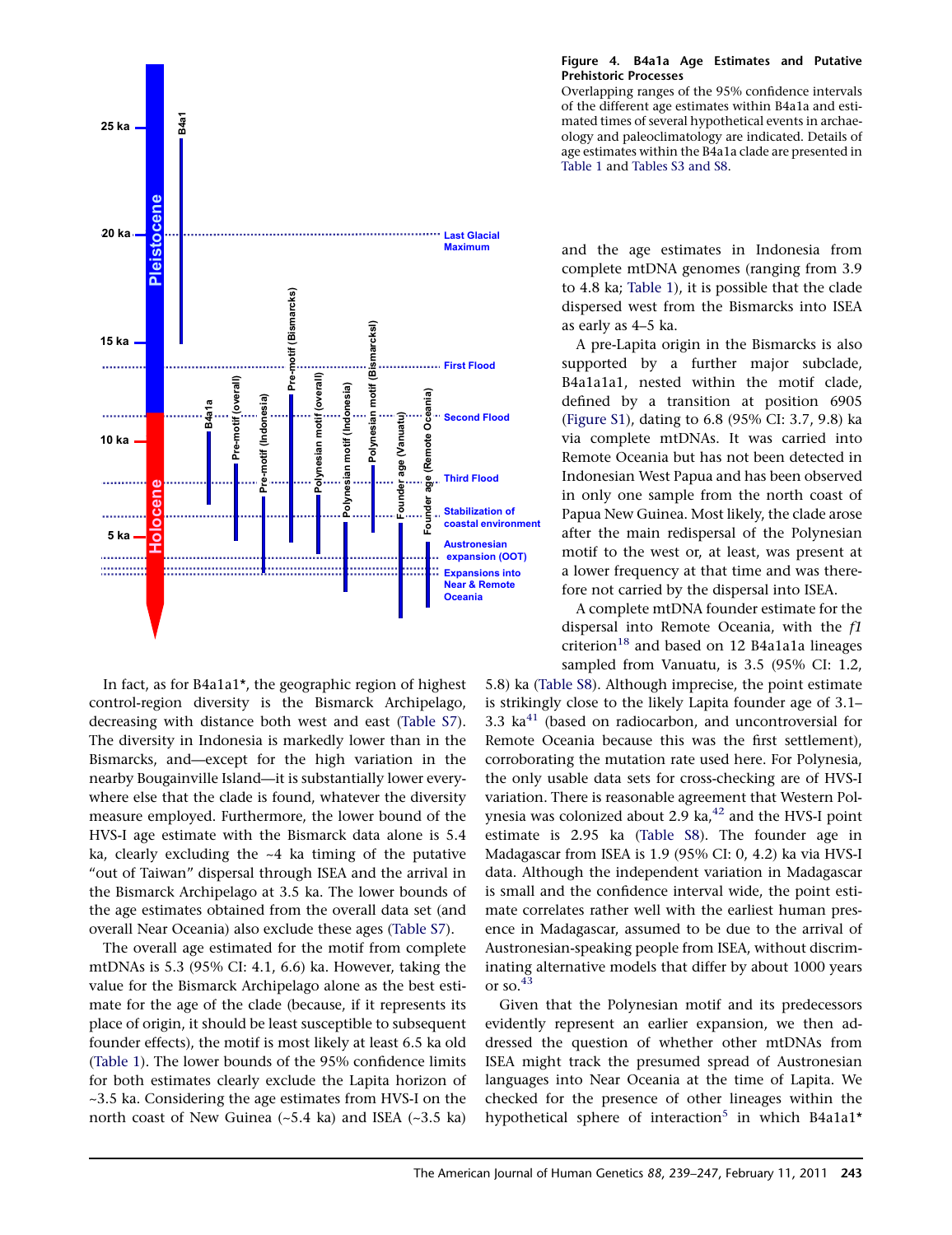and B4a1a1a are found by dividing our overall HVS-I data sets into geographic classes: Wallacea, the north coast of New Guinea, the Bismarck Sea, the south coast of New Guinea, the Solomon Islands, and Remote Oceania ([Table](#page-6-0) [S9](#page-6-0)). We then assumed that a lineage was potentially part of the voyaging corridor gene pool if it was found in at least three of these regions. We also included the Philippines and Taiwan in the analysis to check whether any of the lineages could have entered this region from the north.

The results indicate that a number of other mtDNAs may indeed track movements between ISEA and Near Oceania, in both directions, during the Holocene ([Table S9\)](#page-6-0). Low levels of haplogroup E1b<sup>38</sup> are distributed from ISEA to Near Oceania but no further, with a founder age of  $\sim$ 3.4 (95% CI: 0.5, 6.5) ka. Several other lineages from ISEA (within B5b and M7b1) are also found at low frequencies in coastal New Guinea and Vanuatu. The M7b1 lineage distributed between ISEA and the Bismarcks likely originated in Taiwan, although it makes up <0.1% of mtDNAs sampled in the Bismarcks to date.

Conversely, there are a number of haplogroup Q1 and Q2 subclusters, probably all originating in the New Guinea region and with Pleistocene or early-Holocene time depths in the Bismarcks, which extend westward as far as Mainland Southeast Asia, and two of these have also spread east into Remote Oceania, thus matching closely the pattern for B4a1a1a. Several others extend eastward at least as far as the Bismarcks and/or Solomon Islands, and haplogroup P1 may also have spread from New Guinea to Vanuatu via the Bismarcks ([Table S9](#page-6-0)). However, the indigenous lineages of the Bismarck Archipelago, M27, M28, and M29, are rarely found beyond their place of origin.

A deep ancestry for the Polynesian motif in the Bismarcks was proposed several years ago on the basis of HVS-I evidence (albeit without error estimates) but was subsequently rejected because of concerns, which have now been addressed, about the mtDNA clock.<sup>[19,44,45](#page-7-0)</sup> Our results show that the maternal ancestors of most Remote Pacific islanders split from Asian mainland lineages ~10– 20 ka, rather than  $~5.5$  ka, as would be the case if they were to be explained by the ''out of Taiwan'' model. They had established themselves in the Bismarck Archipelago by at least ~6 ka, rather than arriving there ~3.5 ka with the advent of Lapita pottery, as the model predicts.<sup>[46](#page-8-0)</sup> Haplogroup B4a1a, although almost exclusively associated with speakers of Austronesian languages, cannot have dispersed from Taiwan into ISEA and the Pacific 3–4 ka. The 95% confidence limits on the ages of B4a1a1 and B4a1a1a from complete mtDNAs explicitly reject this explanation for their distribution [\(Table 1\)](#page-2-0). Because B4a1a, along with some haplogroup Q lineages—of likely New Guinean origin, which occur in Polynesia at a rate of  $\langle 5\%^{10,12}$  $\langle 5\%^{10,12}$  $\langle 5\%^{10,12}$ —make up almost all of the mtDNAs found in Polynesia, these results exclude any significant direct Taiwanese contribution from ~4 ka to the maternal ancestry of Polynesians. (We cannot entirely rule out an early Holocene dispersal from Taiwan  $>8$  ka,<sup>[23](#page-7-0)</sup> but such

a dispersal would not match the archaeologically dated "out of Taiwan" model.)

In ruling out both a simple Taiwanese and a Wallacean origin, these results also contradict an influential ''slow boat'' model for Polynesian origins that suggests an ancestry in Taiwan at ~4 ka for the maternal line of descent while positing a large Near Oceanic origin for the male side, based on Y chromosome evidence.<sup>10,47-49</sup> Our results suggest instead that the mtDNA subclade B4a1a and the major Pacific Y chromosome haplogroup C2 might be distributed in a rather similar way, with a proximally Near Oceanic, but ultimately Southeast Asian, ancestry. Several widely distributed paternal subclades may have a Taiwanese ancestry, but they only occur in Oceania at low frequencies.<sup>[49,50](#page-8-0)</sup> Available autosomal microsatellite diversity, furthermore, suggests that Polynesian patterns show a partly East Asian and partly Near Oceanic ancestry at low resolution but are distinct from both at higher resolution.[51,52](#page-8-0) This is also compatible with our model of a largely ancient Asian ancestry for Polynesian origins, with an early Holocene incubation period in ISEA and then in Near Oceania. The male and female lines of descent may therefore not have such radically contrasting histories as some have proposed.<sup>[10,53](#page-6-0)</sup>

The spread of B4a1a1a back through New Guinea into ISEA, which most likely took place  $~-4-5$  ka, suggests instead that models based on the idea of a ''voyaging corridor,"<sup>[5,7](#page-6-0)</sup> facilitating exchange between ISEA and Near Oceania, may provide a more plausible backdrop to the settlement of the Remote Pacific. The HVS-I database provides further indications of small-scale bidirectional movements across this region. E1b, in particular, might plausibly have been carried by small numbers of Austronesian-speaking voyagers who integrated with coastaldwelling B4a1a1 groups in the Bismarcks (where it is present at ~5%), perhaps stimulating the rise and spread of the Lapita culture and the dispersal of the Oceanic languages.<sup>[38](#page-7-0)</sup> Other lineages from Southeast Asia are also found at low frequencies in Near Oceania, and still others are candidates for dispersal from Taiwan into eastern Indonesia via the Philippines, but they did not reach Oceania.[25](#page-7-0) Some of these may have also been involved in the transmission of Austronesian culture and languages, although they evidently had no demic role in the founding of Polynesia.

Thus, although our results rule out any substantial maternal ancestry in Taiwan for Polynesians, they do not preclude an Austronesian linguistic dispersal from Taiwan to Oceania 3–4 ka,<sup>[54](#page-8-0)</sup> mediated by social networks rather than directly by people of Taiwanese ancestry but perhaps involving small numbers of migrants at various times.<sup>[9](#page-6-0)</sup> The mtDNA patterns point to the possibility of a staged series of dispersals of small numbers of Austronesian speakers, each followed by a period of extensive accultura-tion and language shift.<sup>[55](#page-8-0)</sup>

Overall, though, the mtDNA evidence highlights a deeper and more complex history of two-way maritime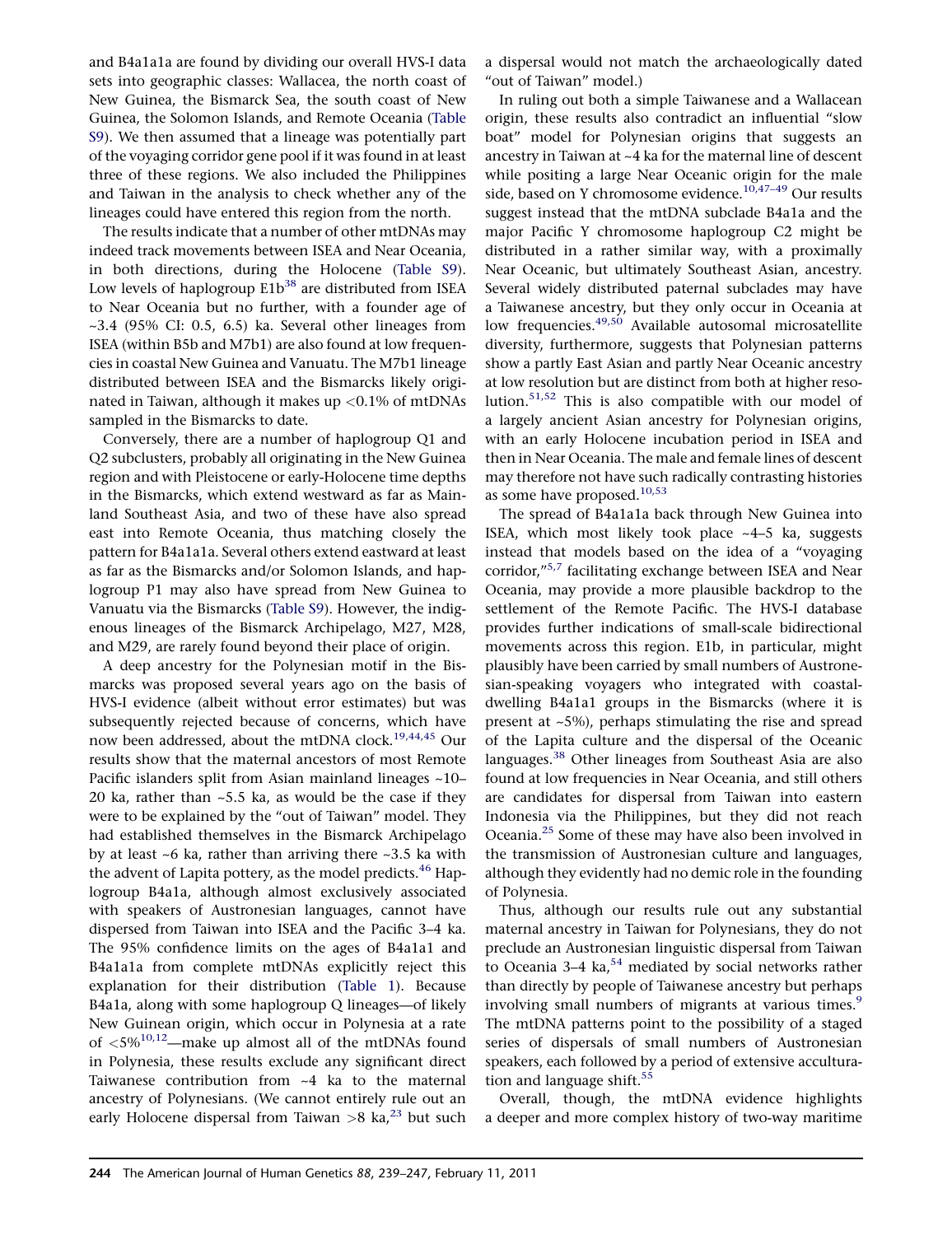<span id="page-6-0"></span>interaction between ISEA and Near Oceania than is evident from most previous accounts.<sup>54</sup> Archaeological and linguistic evidence for maritime interaction between ISEA and Near Oceania during the early and mid-Holocene is strengthening, however,  $9,56$  and it has been suggested that contacts might have been facilitated by sea-level rises and improvements in conditions on the north coast of New Guinea.<sup>4</sup> Early to mid-Holocene social networks between New Guinea and the Bismarck Archipelago are marked by the spread of stone mortars and pestles, obsidian, and stemmed obsidian tools from  $\sim8$  ka<sup>[57](#page-8-0)</sup> until before or alongside the advent of Lapita pottery in the Bismarcks at  $\sim$ 3.5 ka. $^6$  The absence of early Lapita pottery on New Guinea suggests major disruptions to preexisting exchange networks within Near Oceania before or at ~3.5 ka, with increasing social isolation of some areas and increasing interaction between others.

There is also emerging evidence from both archaeology and archaeobotany for the spread of domesticates during the mid-Holocene, before the presumed advent of Austronesian dominance from ~4 ka. Molecular analyses suggest that bananas,<sup>[58](#page-8-0)</sup> sago,<sup>[59](#page-8-0)</sup> greater yam,<sup>[60](#page-8-0)</sup> and sugarcane<sup>61</sup> all underwent early domestication in the New Guinea region. These cultivars, and associated cultivation practices, diffused westward into ISEA, where the plants and linguistic terms for them were adopted by Proto-Malayo-Polynesian speakers upon their arrival  $\sim$  4 ka<sup>9,54,62</sup>. The vegetative cultivation of these plants evidently occurred within ISEA before any Taiwanese influences became significant.

This work suggests, therefore, a convergence of archaeological and genetic evidence, as well as concordance between different lines of genetic evidence. Our results imply an early to mid-Holocene Near Oceanic ancestry for the Polynesian peoples, likely fertilized by small numbers of socially dominant Austronesian-speaking voyagers from ISEA in the Lapita formative period, ~3.5 ka. Our work can therefore also pave the way for new accounts of the spread of Austronesian languages.

# Supplemental Data

Supplemental Data include one figure and nine tables and can be found with this article online at [http://www.cell.com/AJHG/.](http://www.cell.com/AJHG/)

# Acknowledgments

We thank John Clegg and Salam Sofro for DNA samples, Matthew Spriggs for advice on settlement chronology, Jonathan and Francoise Friedlaender for providing HVS-I data, and Robert Simpson for laboratory assistance. P.S. was supported by a Marie Curie Early Stage Training Grant and by a Portuguese Foundation for Science and Technology (FCT) grant (SFRH/BPD/64233/2009), and we thank the European Union, the British Academy, the Bradshaw Foundation, the de Laszlo Foundation, the National Science Council of Taiwan (grant NSC96-2627-H-195-001), and the National Health Research Institute of Taiwan (grant NHRI-EX94-9218BI) for financial support. IPATIMUP is an Associate Laboratory of the Portuguese Ministry of Science, Technology and Higher Education and is partially supported by FCT.

Received: December 15, 2010 Revised: January 13, 2011 Accepted: January 14, 2011 Published online: February 3, 2011

## Web Resources

The URLs for data presented herein are as follows:

Calculator for converting  $\rho$  values and ML estimates to age estimates, [http://www.fbs.leeds.ac.uk/staff/Richards/Soares\\_mtDNA\\_](http://www.fbs.leeds.ac.uk/staff/Richards/Soares_mtDNA_rate_calculator.xls) [rate\\_calculator.xls](http://www.fbs.leeds.ac.uk/staff/Richards/Soares_mtDNA_rate_calculator.xls)

Network 4, <http://www.fluxus-engineering.com/sharenet.htm>

### Accession Numbers

The GenBank accession numbers for the sequences reported in this paper are HQ873489–HQ873569.

### References

- 1. Bellwood, P. (2005). First Farmers: The Origins of Agricultural Societies (Oxford: Blackwell Publishing).
- 2. Spriggs, M. (2007). The Neolithic and Austronesian expansion within Island Southeast Asia and into the Pacific. In From Southeast Asia to the Pacific: Archaeological Perspectives on the Austronesian Expansion and the Lapita Cultural Complex, S. Chiu and C. Sand, eds. (Taipei, Taiwan: Academia Sinica), pp. 104–140.
- 3. Solheim, W.G. (2006). Archaeology and Culture in Southeast Asia: Unraveling the Nusantao (Quezon City, The Philippines: University of Philippines Press).
- 4. Terrell, J.E. (2004). The 'sleeping giant' hypothesis and New Guinea's place in the prehistory of Greater Near Oceania. World Archaeol. 36, 601–609.
- 5. Terrell, J.E., and Welsch, R.L. (1997). Lapita and the temporal geography of prehistory. Antiquity 71, 548–572.
- 6. Torrence, R., and Swadling, P. (2008). Social networks and the spread of Lapita. Antiquity 82, 600–616.
- 7. Irwin, G. (1992). The Prehistoric Exploration and Colonisation of the Pacific (Cambridge: Cambridge University Press).
- 8. Green, R.C. (2003). The Lapita horizon and traditions: Signature for one set of oceanic migrations. In Pacific Archaeology: Assessments and Prospects, C. Sand, ed. (Nouméa, New Caledonia: Service des Musées et du Patrimoine).
- 9. Donohue, M., and Denham, T. (2010). Island Southeast Asia during the mid-Holocene: Reframing Austronesian history. Curr. Anthropol. 51, 223–256.
- 10. Kayser, M., Brauer, S., Cordaux, R., Casto, A., Lao, O., Zhivotovsky, L.A., Moyse-Faurie, C., Rutledge, R.B., Schiefenhoevel, W., Gil, D., et al. (2006). Melanesian and Asian origins of Polynesians: mtDNA and Y chromosome gradients across the Pacific. Mol. Biol. Evol. 23, 2234–2244.
- 11. Redd, A.J., Takezaki, N., Sherry, S.T., McGarvey, S.T., Sofro, A.S.M., and Stoneking, M. (1995). Evolutionary history of the COII/tRNALys intergenic 9 base pair deletion in human mitochondrial DNAs from the Pacific. Mol. Biol. Evol. 12, 604–615.
- 12. Sykes, B., Leiboff, A., Low-Beer, J., Tetzner, S., and Richards, M. (1995). The origins of the Polynesians: An interpretation from mitochondrial lineage analysis. Am. J. Hum. Genet. 57, 1463– 1475.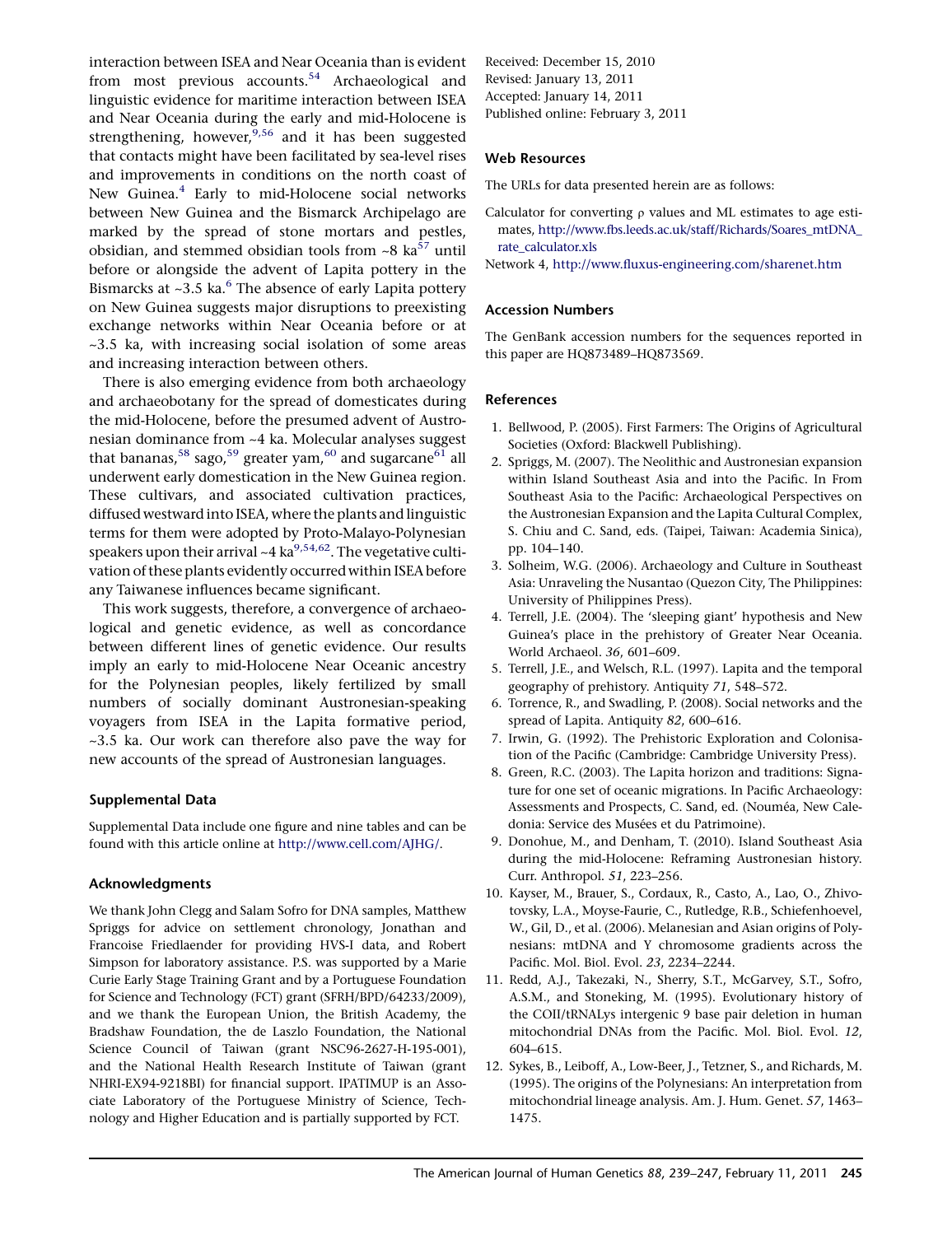- <span id="page-7-0"></span>13. Richards, M., Oppenheimer, S., and Sykes, B. (1998). mtDNA suggests Polynesian origins in Eastern Indonesia. Am. J. Hum. Genet. 63, 1234–1236.
- 14. Oppenheimer, S.J., and Richards, M. (2001). Polynesian origins. Slow boat to Melanesia? Nature 410, 166–167.
- 15. Pierson, M.J., Martinez-Arias, R., Holland, B.R., Gemmell, N.J., Hurles, M.E., and Penny, D. (2006). Deciphering past human population movements in Oceania: Provably optimal trees of 127 mtDNA genomes. Mol. Biol. Evol. 23, 1966–1975.
- 16. Melton, T., Clifford, S., Martinson, J., Batzer, M., and Stoneking, M. (1998). Genetic evidence for the proto-Austronesian homeland in Asia: mtDNA and nuclear DNA variation in Taiwanese aboriginal tribes. Am. J. Hum. Genet. 63, 1807– 1823.
- 17. Hill, C., Soares, P., Mormina, M., Macaulay, V., Clarke, D., Blumbach, P.B., Vizuete-Forster, M., Forster, P., Bulbeck, D., Oppenheimer, S., and Richards, M. (2007). A mitochondrial stratigraphy for Island Southeast Asia. Am. J. Hum. Genet. 80, 29–43.
- 18. Richards, M., Macaulay, V., Hickey, E., Vega, E., Sykes, B., Guida, V., Rengo, C., Sellitto, D., Cruciani, F., Kivisild, T., et al. (2000). Tracing European founder lineages in the Near Eastern mtDNA pool. Am. J. Hum. Genet. 67, 1251–1276.
- 19. Soares, P., Ermini, L., Thomson, N., Mormina, M., Rito, T., Röhl, A., Salas, A., Oppenheimer, S., Macaulay, V., and Richards, M.B. (2009). Correcting for purifying selection: An improved human mitochondrial molecular clock. Am. J. Hum. Genet. 84, 740–759.
- 20. Torroni, A., Rengo, C., Guida, V., Cruciani, F., Sellitto, D., Coppa, A., Calderon, F.L., Simionati, B., Valle, G., Richards, M., et al. (2001). Do the four clades of the mtDNA haplogroup L2 evolve at different rates? Am. J. Hum. Genet. 69, 1348–1356.
- 21. Meierhofer, D., Mayr, J.A., Ebner, S., Sperl, W., and Kofler, B. (2005). Rapid screening of the entire mitochondrial DNA for low-level heteroplasmic mutations. Mitochondrion 5, 282–296.
- 22. Bandelt, H.-J., Forster, P., Sykes, B.C., and Richards, M.B. (1995). Mitochondrial portraits of human populations using median networks. Genetics 141, 743–753.
- 23. Trejaut, J.A., Kivisild, T., Loo, J.H., Lee, C.L., He, C.L., Hsu, C.J., Lee, Z.Y., and Lin, M. (2005). Traces of archaic mitochondrial lineages persist in Austronesian-speaking Formosan populations. PLoS Biol. 3, e247.
- 24. Tajima, A., Sun, C.S., Pan, I.-H., Ishida, T., Saitou, N., and Horai, S. (2003). Mitochondrial DNA polymorphisms in nine aboriginal groups of Taiwan: Implications for the population history of aboriginal Taiwanese. Hum. Genet. 113, 24–33.
- 25. Tabbada, K.A., Trejaut, J., Loo, J.H., Chen, Y.M., Lin, M., Mirazón-Lahr, M., Kivisild, T., and De Ungria, M.C. (2010). Philippine mitochondrial DNA diversity: A populated viaduct between Taiwan and Indonesia? Mol. Biol. Evol. 27, 21–31.
- 26. Tajima, A., Hayami, M., Tokunaga, K., Juji, T., Matsuo, M., Marzuki, S., Omoto, K., and Horai, S. (2004). Genetic origins of the Ainu inferred from combined DNA analyses of maternal and paternal lineages. J. Hum. Genet. 49, 187–193.
- 27. Macaulay, V., Hill, C., Achilli, A., Rengo, C., Clarke, D., Meehan, W., Blackburn, J., Semino, O., Scozzari, R., Cruciani, F., et al. (2005). Single, rapid coastal settlement of Asia revealed by analysis of complete mitochondrial genomes. Science 308, 1034–1036.
- 28. Hill, C., Soares, P., Mormina, M., Macaulay, V., Meehan, W., Blackburn, J., Clarke, D., Raja, J.M., Ismail, P., Bulbeck, D.,

et al. (2006). Phylogeography and ethnogenesis of aboriginal Southeast Asians. Mol. Biol. Evol. 23, 2480–2491.

- 29. Vilar, M.G., Kaneko, A., Hombhanje, F.W., Tsukahara, T., Hwaihwanje, I., and Lum, J.K. (2008). Reconstructing the origin of the Lapita cultural complex: mtDNA analyses of East Sepik Province, PNG. J. Hum. Genet. 53, 698–708.
- 30. Ricaut, F.X., Thomas, T., Arganini, C., Staughton, J., Leavesley, M., Bellatti, M., Foley, R., and Mirazon Lahr, M. (2008). Mitochondrial DNA variation in Karkar islanders. Ann. Hum. Genet. 72, 349–367.
- 31. Hudjashov, G., Kivisild, T., Underhill, P.A., Endicott, P., Sanchez, J.J., Lin, A.A., Shen, P., Oefner, P., Renfrew, C., Villems, R., and Forster, P. (2007). Revealing the prehistoric settlement of Australia by Y chromosome and mtDNA analysis. Proc. Natl. Acad. Sci. USA 104, 8726–8730.
- 32. Ohashi, J., Naka, I., Tokunaga, K., Inaoka, T., Ataka, Y., Nakazawa, M., Matsumura, Y., and Ohtsuka, R. (2006). Brief communication: Mitochondrial DNA variation suggests extensive gene flow from Polynesian ancestors to indigenous Melanesians in the northwestern Bismarck Archipelago. Am. J. Phys. Anthropol. 130, 551–556.
- 33. Friedlaender, J.S., Friedlaender, F.R., Hodgson, J.A., Stoltz, M., Koki, G., Horvat, G., Zhadanov, S., Schurr, T.G., and Merriwether, D.A. (2007). Melanesian mtDNA complexity. PLoS ONE 2, e248.
- 34. Hagelberg, E., Goldman, N., Lió, P., Whelan, S., Schiefenhövel, W., Clegg, J.B., and Bowden, D.K. (2000). Evidence for mitochondrial DNA recombination in a human population of island Melanesia. Proc. Biol. Sci. 267, 1595–1596.
- 35. Redd, A.J., and Stoneking, M. (1999). Peopling of Sahul: mtDNA variation in aboriginal Australian and Papua New Guinean populations. Am. J. Hum. Genet. 65, 808–828.
- 36. Tofanelli, S., Bertoncini, S., Castrì, L., Luiselli, D., Calafell, F., Donati, G., and Paoli, G. (2009). On the origins and admixture of Malagasy: New evidence from high-resolution analyses of paternal and maternal lineages. Mol. Biol. Evol. 26, 2109– 2124.
- 37. Forster, P., Harding, R., Torroni, A., and Bandelt, H.-J. (1996). Origin and evolution of Native American mtDNA variation: A reappraisal. Am. J. Hum. Genet. 59, 935–945.
- 38. Soares, P., Trejaut, J.A., Loo, J.-H., Hill, C., Mormina, M., Lee, C.-L., Chen, Y.-M., Hudjashov, G., Forster, P., Macaulay, V., et al. (2008). Climate change and postglacial human dispersals in southeast Asia. Mol. Biol. Evol. 25, 1209–1218.
- 39. Blanchon, P., and Shaw, J. (1995). Reef drowning during the last glaciation: Evidence for catastrophic sea-level rise and ice-sheet collapse. Geology 23, 4–8.
- 40. Abdulla, M.A., Ahmed, I., Assawamakin, A., Bhak, J., Brahmachari, S.K., Calacal, G.C., Chaurasia, A., Chen, C.H., Chen, J., Chen, Y.T., et al; HUGO Pan-Asian SNP Consortium; Indian Genome Variation Consortium. (2009). Mapping human genetic diversity in Asia. Science 326, 1541–1545.
- 41. Bedford, S., Spriggs, M., and Regenvanu, R. (2006). The Teouma Lapita site and the early human settlement of the Pacific Islands. Antiquity 80, 812–828.
- 42. Rieth, T.M., and Hunt, T.L. (2008). A radiocarbon chronology for Samoan prehistory. J. Archaeol. Sci. 35, 1901–1927.
- 43. Adelaar, K.A. (2006). The Indonesian migrations to Madagascar: Making sense of the multindisciplinary evidence. In Austronesian Diaspora and the Ethnogenesis of People in Indonesian Archipelago, T. Simanjuntak, I.H.E. Pojoh, and M. Hisyam, eds. (Jakarta, Indonesia: LIPI Press), pp. 205–232.